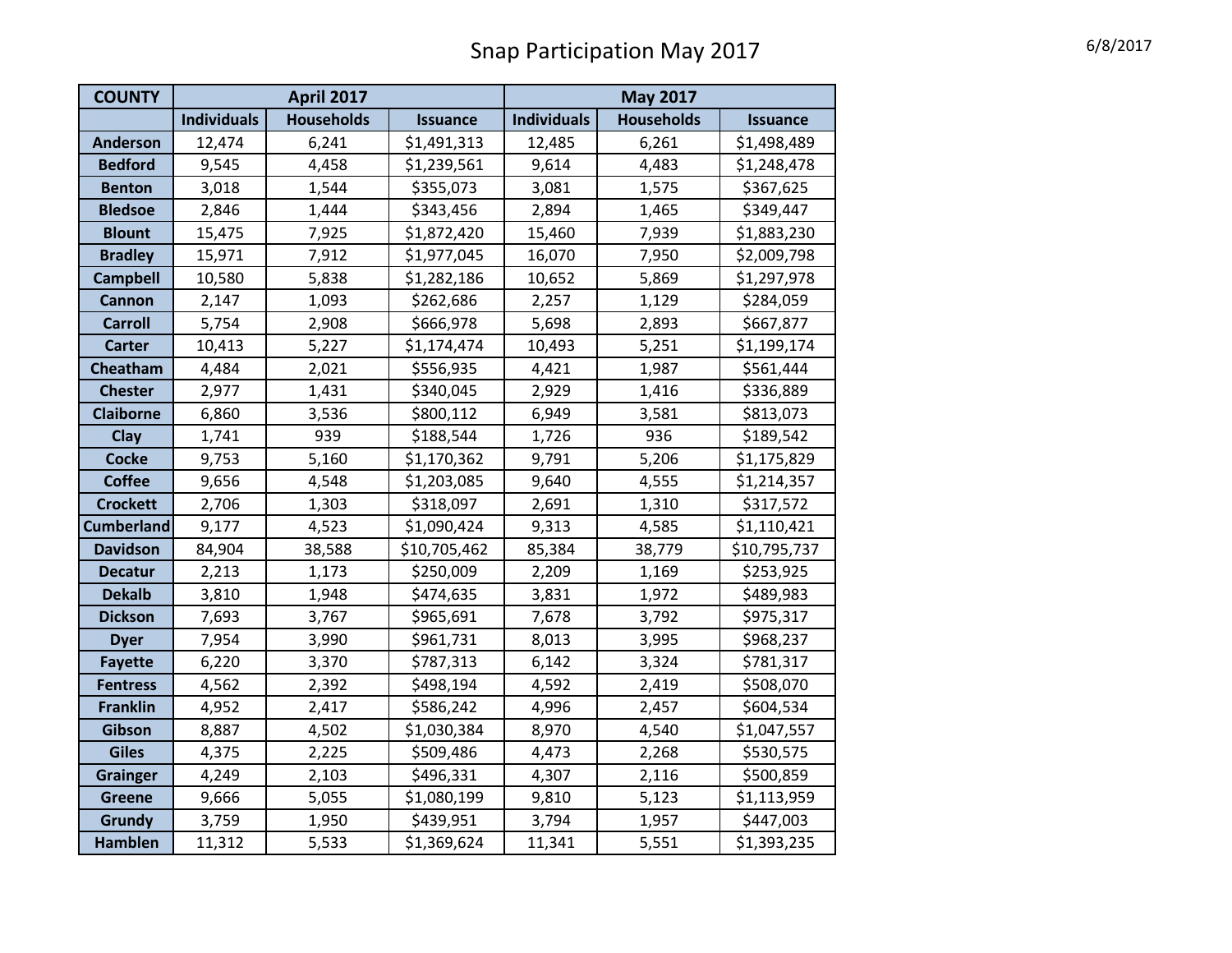|                   | <b>April 2017</b>  |                   |                 | <b>May 2017</b>    |                   |                 |
|-------------------|--------------------|-------------------|-----------------|--------------------|-------------------|-----------------|
| <b>COUNTY</b>     | <b>Individuals</b> | <b>Households</b> | <b>Issuance</b> | <b>Individuals</b> | <b>Households</b> | <b>Issuance</b> |
| <b>Hamilton</b>   | 50,942             | 26,239            | \$6,551,553     | 51,656             | 26,567            | \$6,696,504     |
| <b>Hancock</b>    | 2,466              | 1,317             | \$284,517       | 2,524              | 1,333             | \$289,948       |
| <b>Hardeman</b>   | 5,505              | 2,853             | \$662,231       | 5,446              | 2,828             | \$659,041       |
| <b>Hardin</b>     | 5,684              | 3,009             | \$662,464       | 5,798              | 3,056             | \$682,452       |
| <b>Hawkins</b>    | 10,916             | 5,354             | \$1,255,577     | 10,930             | 5,382             | \$1,264,780     |
| Haywood           | 4,549              | 2,469             | \$537,306       | 4,611              | 2,514             | \$552,292       |
| <b>Henderson</b>  | 5,748              | 2,973             | \$665,793       | 5,727              | 2,957             | \$670,006       |
| <b>Henry</b>      | 6,450              | 3,215             | \$779,525       | 6,544              | 3,257             | \$799,543       |
| <b>Hickman</b>    | 4,795              | 2,323             | \$583,265       | 4,731              | 2,299             | \$575,346       |
| <b>Houston</b>    | 1,363              | 638               | \$160,878       | 1,403              | 647               | \$166,668       |
| <b>Humphreys</b>  | 2,909              | 1,393             | \$355,337       | 2,933              | 1,410             | \$361,758       |
| <b>Jackson</b>    | 2,351              | 1,267             | \$278,126       | 2,338              | 1,275             | \$284,530       |
| <b>Jefferson</b>  | 8,377              | 4,066             | \$984,924       | 8,336              | 4,072             | \$986,628       |
| Johnson           | 3,635              | 2,034             | \$415,740       | 3,665              | 2,057             | \$431,078       |
| <b>Knox</b>       | 51,932             | 25,904            | \$6,269,259     | 52,314             | 26,049            | \$6,367,099     |
| Lake              | 1,919              | 1,067             | \$231,275       | 1,986              | 1,088             | \$242,927       |
| <b>Lauderdale</b> | 6,412              | 3,245             | \$775,776       | 6,393              | 3,235             | \$778,920       |
| <b>Lawrence</b>   | 6,965              | 3,389             | \$797,863       | 6,961              | 3,397             | \$797,870       |
| <b>Lewis</b>      | 2,012              | 1,031             | \$229,900       | 2,035              | 1,030             | \$231,682       |
| Lincoln           | 4,943              | 2,356             | \$590,459       | 5,026              | 2,374             | \$600,811       |
| Loudon            | 5,526              | 2,595             | \$658,544       | 5,543              | 2,612             | \$665,224       |
| <b>Macon</b>      | 5,304              | 2,507             | \$628,720       | 5,366              | 2,514             | \$651,376       |
| <b>Madison</b>    | 16,891             | 8,375             | \$2,029,884     | 17,201             | 8,552             | \$2,110,168     |
| <b>Marion</b>     | 5,301              | 2,685             | \$659,066       | 5,285              | 2,693             | \$670,613       |
| <b>Marshall</b>   | 4,285              | 2,015             | \$515,077       | 4,260              | 2,011             | \$515,572       |
| <b>Maury</b>      | 11,094             | 5,375             | \$1,352,258     | 11,227             | 5,414             | \$1,390,621     |
| <b>Meigs</b>      | 2,557              | 1,285             | \$316,741       | 2,577              | 1,283             | \$319,424       |
| <b>Monroe</b>     | 8,722              | 4,247             | \$1,018,666     | 8,711              | 4,243             | \$1,023,058     |
| <b>Montgomery</b> | 22,622             | 10,247            | \$2,842,515     | 23,126             | 10,509            | \$2,926,271     |
| <b>Moore</b>      | 507                | 226               | \$59,425        | 484                | 224               | \$56,128        |
| <b>Morgan</b>     | 4,410              | 2,187             | \$532,600       | 4,476              | 2,209             | \$544,348       |
| <b>McMinn</b>     | 8,992              | 4,475             | \$1,104,955     | 9,118              | 4,518             | \$1,131,325     |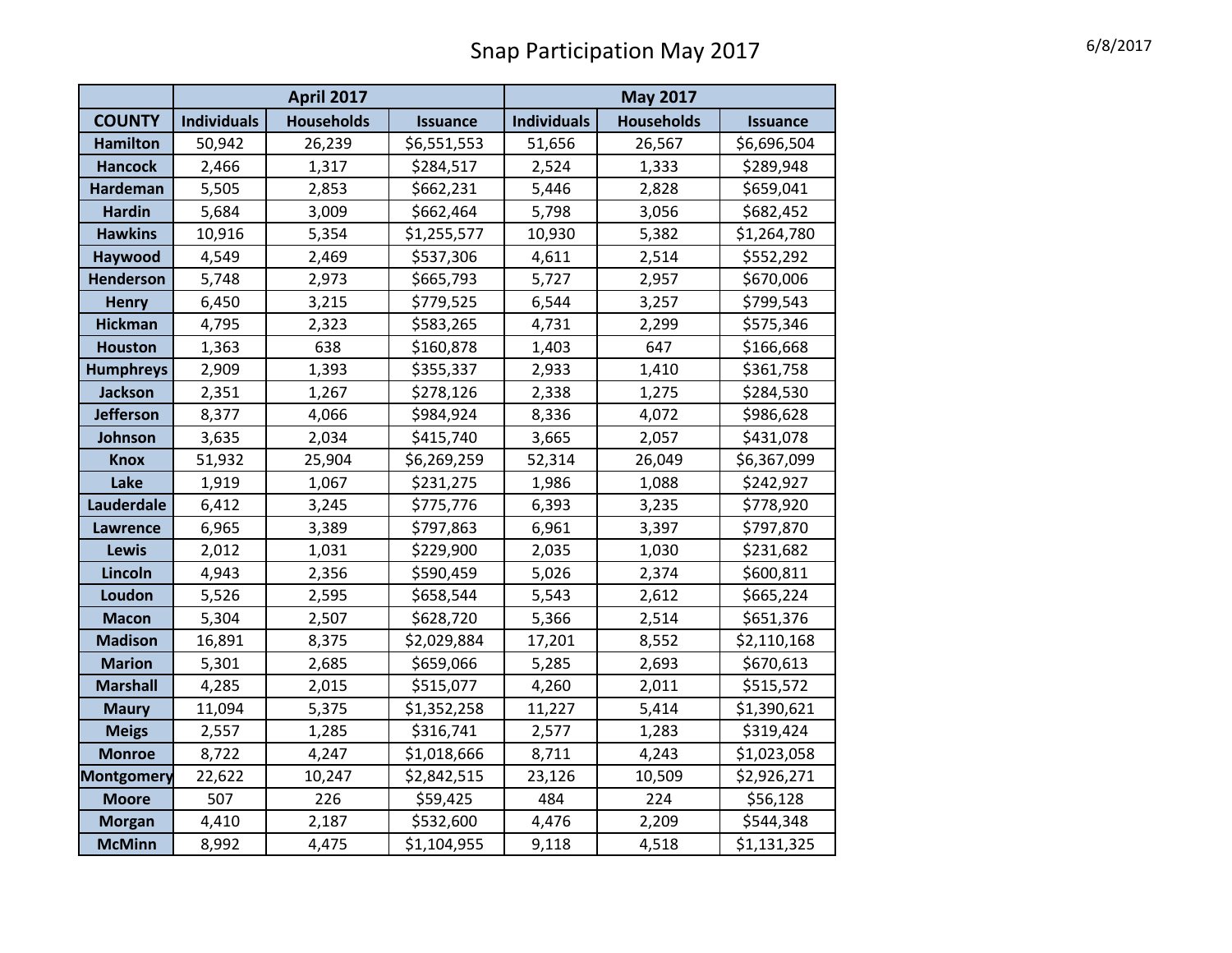| <b>COUNTY</b>     | <b>April 2017</b>  |                   |                 | <b>May 2017</b>    |                   |                 |
|-------------------|--------------------|-------------------|-----------------|--------------------|-------------------|-----------------|
|                   | <b>Individuals</b> | <b>Households</b> | <b>Issuance</b> | <b>Individuals</b> | <b>Households</b> | <b>Issuance</b> |
| <b>McNairy</b>    | 5,612              | 2,915             | \$648,866       | 5,567              | 2,904             | \$654,420       |
| <b>Obion</b>      | 6,205              | 3,174             | \$735,188       | 6,231              | 3,171             | \$750,417       |
| <b>Overton</b>    | 3,639              | 1,918             | \$413,057       | 3,675              | 1,930             | \$418,271       |
| <b>Perry</b>      | 1,543              | 756               | \$180,510       | 1,547              | 767               | \$183,041       |
| <b>Pickett</b>    | 847                | 441               | \$89,700        | 814                | 431               | \$87,119        |
| <b>Polk</b>       | 2,871              | 1,419             | \$330,978       | 2,881              | 1,422             | \$338,032       |
| Putnam            | 10,983             | 5,507             | \$1,340,509     | 11,154             | 5,595             | \$1,377,580     |
| Rhea              | 6,961              | 3,406             | \$857,732       | 7,093              | 3,449             | \$874,414       |
| Roane             | 8,294              | 4,181             | \$990,508       | 8,461              | 4,262             | \$1,014,219     |
| Robertson         | 8,786              | 4,155             | \$1,117,102     | 8,844              | 4,174             | \$1,131,939     |
| <b>Rutherford</b> | 28,026             | 12,259            | \$3,546,770     | 28,235             | 12,311            | \$3,609,988     |
| <b>Scott</b>      | 6,788              | 3,426             | \$791,768       | 6,777              | 3,420             | \$788,261       |
| Sequatchie        | 3,141              | 1,581             | \$390,865       | 3,136              | 1,578             | \$395,898       |
| <b>Sevier</b>     | 12,520             | 5,984             | \$1,439,948     | 12,572             | 6,009             | \$1,455,003     |
| <b>Shelby</b>     | 219,970            | 106,877           | \$29,768,584    | 223,347            | 108,613           | \$31,004,993    |
| <b>Smith</b>      | 2,957              | 1,428             | \$364,828       | 2,986              | 1,442             | \$372,858       |
| <b>Stewart</b>    | 2,051              | 945               | \$230,644       | 2,056              | 949               | \$232,921       |
| <b>Sullivan</b>   | 25,510             | 12,870            | \$3,015,677     | 25,709             | 12,980            | \$3,072,743     |
| <b>Sumner</b>     | 16,551             | 7,444             | \$2,044,574     | 16,533             | 7,449             | \$2,063,736     |
| <b>Tipton</b>     | 10,449             | 5,158             | \$1,308,008     | 10,340             | 5,115             | \$1,307,816     |
| <b>Trousdale</b>  | 1,510              | 744               | \$184,189       | 1,496              | 743               | \$186,910       |
| <b>Unicoi</b>     | 3,097              | 1,588             | \$349,572       | 3,086              | 1,597             | \$346,881       |
| <b>Union</b>      | 4,369              | 2,073             | \$507,319       | 4,395              | 2,076             | \$513,239       |
| <b>Van Buren</b>  | 1,004              | 489               | \$115,498       | 1,009              | 498               | \$115,553       |
| Warren            | 7,967              | 3,839             | \$960,634       | 7,899              | 3,815             | \$962,191       |
| Washington        | 17,639             | 9,408             | \$2,138,989     | 17,850             | 9,564             | \$2,201,600     |
| <b>Wayne</b>      | 2,366              | 1,225             | \$259,742       | 2,340              | 1,221             | \$257,611       |
| <b>Weakley</b>    | 5,898              | 3,106             | \$691,430       | 6,008              | 3,138             | \$713,569       |
| White             | 4,936              | 2,419             | \$582,317       | 4,944              | 2,419             | \$585,211       |
| Williamson        | 4,649              | 2,120             | \$548,286       | 4,677              | 2,135             | \$559,255       |
| <b>Wilson</b>     | 10,342             | 4,893             | \$1,314,032     | 10,326             | 4,879             | \$1,327,450     |